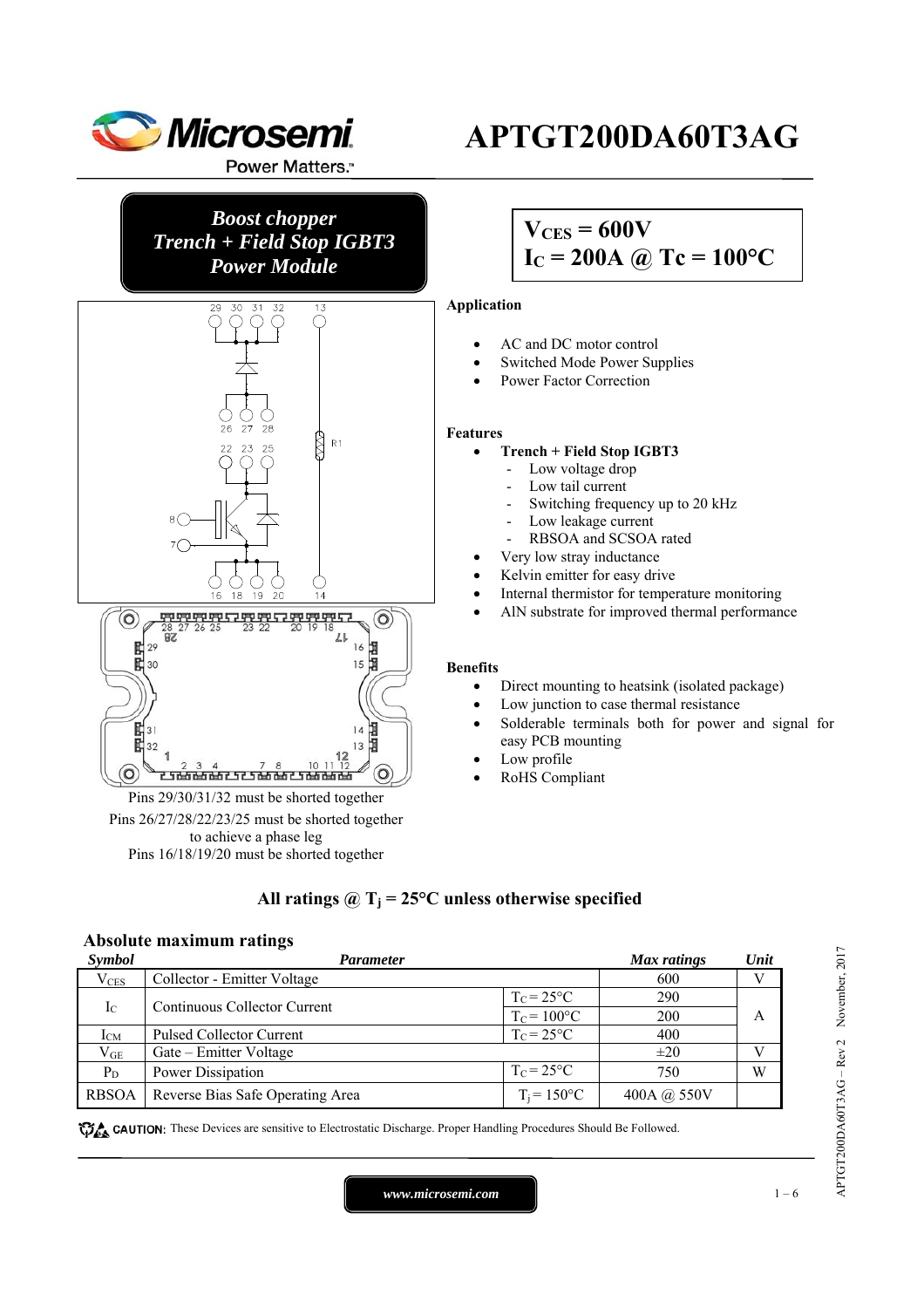

**Power Matters.**"

### **Electrical Characteristics**

|               | Symbol Characteristic                       | <b>Test Conditions</b>           |                      | Min | Tvp | Max | <b>Unit</b> |
|---------------|---------------------------------------------|----------------------------------|----------------------|-----|-----|-----|-------------|
| $I_{CES}$     | Zero Gate Voltage Collector Current         | $V_{GE} = 0V$ , $V_{CE} = 600V$  |                      |     |     | 250 | иA          |
| $V_{CE(sat)}$ | <b>Collector Emitter Saturation Voltage</b> | $T_i = 25$ °C<br>$V_{GE} = 15V$  |                      |     |     | 1.9 |             |
|               |                                             | $IC = 200A$                      | $T_i = 150^{\circ}C$ |     |     |     |             |
| $V_{GE(th)}$  | Gate Threshold Voltage                      | $V_{GE} = V_{CE}$ , $I_C = 2 mA$ |                      | 5.0 | 5.8 | 6.5 |             |
| $I_{GES}$     | Gate – Emitter Leakage Current              | $V_{GE} = 20V$ , $V_{CE} = 0V$   |                      |     |     | 400 | nА          |

## **Dynamic Characteristics**

| <i><b>Symbol</b></i>    | <i>Characteristic</i>               | <b>Test Conditions</b>                                                                               |                                      | Min | $\boldsymbol{Typ}$ | <b>Max</b> | Unit               |
|-------------------------|-------------------------------------|------------------------------------------------------------------------------------------------------|--------------------------------------|-----|--------------------|------------|--------------------|
| $C_{\text{ies}}$        | Input Capacitance                   | $V_{GE} = 0V$                                                                                        |                                      |     | 12.3               |            |                    |
| $C_{\underline{oes}}$   | Output Capacitance                  | $V_{CE}$ = 25V                                                                                       | $f = 1MHz$                           |     | 0.8                |            | nF                 |
| $C_{res}$               | Reverse Transfer Capacitance        |                                                                                                      |                                      |     | 0.4                |            |                    |
| $Q_{G}$                 | Gate charge                         | $IC=200A$                                                                                            | $V_{GE} = \pm 15V$ ; $V_{CE} = 300V$ |     | 2.2                |            | $\mu$ C            |
| $T_{d(on)}$             | Turn-on Delay Time                  |                                                                                                      | Inductive Switching $(25^{\circ}C)$  |     | 115                |            |                    |
| $T_{r}$                 | Rise Time                           | $V_{GE} = \pm 15V$                                                                                   |                                      |     | 45                 |            | ns                 |
| $T_{d(off)}$            | Turn-off Delay Time                 | $V_{\text{Bus}} = 300V$<br>$IC = 200A$                                                               |                                      |     | 225                |            |                    |
| $T_f$                   | Fall Time                           | $R_G = 2\Omega$                                                                                      |                                      |     | 55                 |            |                    |
| $T_{d(\underline{on})}$ | Turn-on Delay Time                  | Inductive Switching $(150^{\circ}C)$<br>$V_{GE} = \pm 15V$<br>$V_{\text{Bus}} = 300V$<br>$IC = 200A$ |                                      |     | 130                |            | ns                 |
| $T_r$                   | Rise Time                           |                                                                                                      |                                      |     | 50                 |            |                    |
| $T_{d(\text{off})}$     | Turn-off Delay Time                 |                                                                                                      |                                      |     | 300                |            |                    |
| $T_f$                   | Fall Time                           | $R_G = 2\Omega$                                                                                      |                                      |     | 70                 |            |                    |
| $E_{\rm on}$            | Turn on Energy                      | $V_{GE} = \pm 15V$                                                                                   | $T_i = 25$ °C                        |     | 1                  |            | mJ                 |
|                         |                                     | $T_i = 150$ °C<br>$V_{Bus} = 300V$                                                                   |                                      |     | 1.8                |            |                    |
|                         |                                     | $I_c = 200A$                                                                                         | $T_i = 25$ °C                        |     | 5.7                |            |                    |
| $E_{\rm off}$           | Turn off Energy                     | $R_G = 2\Omega$                                                                                      | $T_i = 150$ °C                       |     | 7                  |            | mJ                 |
| $I_{sc}$                | Short Circuit data                  | $V_{GE} \le 15V$ ; $V_{Bus} = 360V$<br>$t_p \le 6 \mu s$ ; $T_i = 150^{\circ}C$                      |                                      |     | 1000               |            | A                  |
| $R_{thJC}$              | Junction to Case Thermal Resistance |                                                                                                      |                                      |     |                    | 0.20       | $\rm ^{\circ} C/W$ |

### **Chopper diode ratings and characteristics**

| <i><b>Symbol</b></i> | <i>Characteristic</i>               | <b>Test Conditions</b>                                |                    | Min | $\boldsymbol{Typ}$ | <b>Max</b>     | Unit               |
|----------------------|-------------------------------------|-------------------------------------------------------|--------------------|-----|--------------------|----------------|--------------------|
| $V_{RRM}$            | Peak Repetitive Reverse Voltage     |                                                       |                    |     | 600                | V              |                    |
| $I_{RM}$             | Reverse Leakage Current             | $V_R = 600V$                                          |                    |     |                    | 250            | μA                 |
| $I_F$                | DC Forward Current                  |                                                       | $Tc = 80^{\circ}C$ |     | 200                |                | A                  |
| $V_{\rm F}$          | Diode Forward Voltage               | $I_F = 200A$                                          | $T_i = 25$ °C      |     | 1.6                | $\overline{2}$ | V                  |
|                      |                                     | $V_{GE} = 0V$                                         | $T_i = 150$ °C     |     | 1.5                |                |                    |
|                      |                                     |                                                       | $T_i = 25$ °C      |     | 125                |                |                    |
| $t_{rr}$             | Reverse Recovery Time               |                                                       | $T_i = 150$ °C     |     | 220                |                | ns                 |
|                      |                                     | $I_F = 200A$<br>$V_R = 300V$<br>$di/dt = 2800A/\mu s$ | $T_i = 25$ °C      |     | 9                  |                |                    |
| $Q_{rr}$             | Reverse Recovery Charge             |                                                       | $T_i = 150$ °C     |     | 20                 |                | $\mu$ C            |
| Er                   | Reverse Recovery Energy             |                                                       | $T_i = 25$ °C      |     | 2.2                |                |                    |
|                      |                                     |                                                       | $T_i = 150$ °C     |     | 4.8                |                | mJ                 |
| $R_{thJC}$           | Junction to Case Thermal Resistance |                                                       |                    |     |                    | 0.31           | $\rm ^{\circ} C/W$ |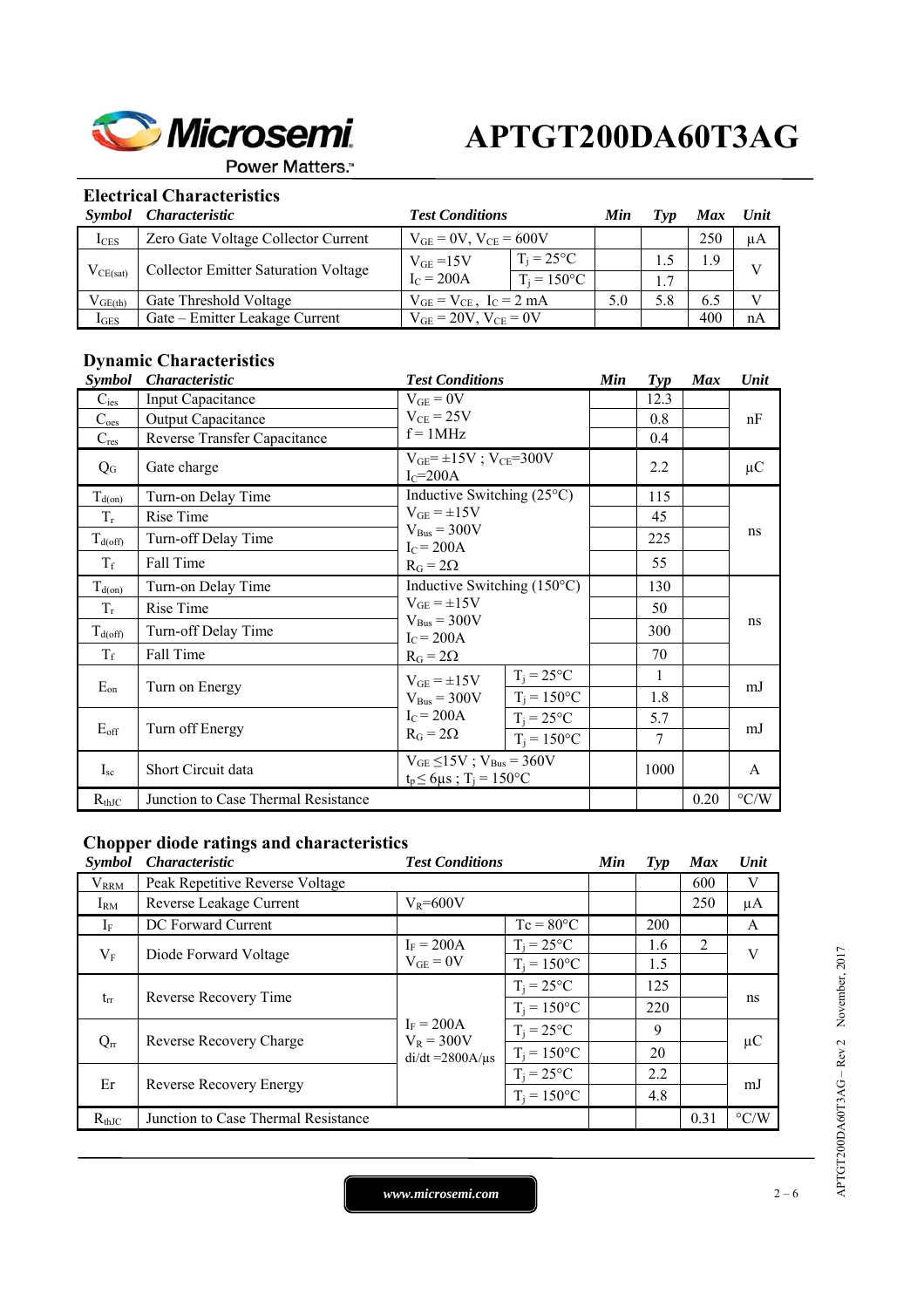

**Power Matters.**"

### **Thermal and package characteristics**

|                   | Symbol Characteristic                                       |                                                                  |                | Min   | <b>Max</b>  | Unit            |  |
|-------------------|-------------------------------------------------------------|------------------------------------------------------------------|----------------|-------|-------------|-----------------|--|
| V <sub>ISOL</sub> |                                                             | RMS Isolation Voltage, any terminal to case $t = 1$ min, 50/60Hz |                |       |             |                 |  |
| $T_J$             | Operating junction temperature range                        |                                                                  |                |       | 175         |                 |  |
| $T_{\rm JOP}$     | Recommended junction temperature under switching conditions |                                                                  |                | $-40$ | $TJmax -25$ | $\rm ^{\circ}C$ |  |
| $T_{STG}$         | Storage Temperature Range                                   |                                                                  |                | -40   | 125         |                 |  |
| $T_{\rm C}$       | <b>Operating Case Temperature</b>                           |                                                                  |                | $-40$ | 125         |                 |  |
| Torque            | Mounting torque                                             | To heatsink                                                      | M <sub>4</sub> |       |             | N.m             |  |
| Wt                | Package Weight                                              |                                                                  |                |       | 110         |                 |  |

**Temperature sensor NTC** (see application note APT0406 on www.microsemi.com for more information).

| <b>Symbol</b>          | <i>Characteristic</i>    |                | Min | Tvp  | <b>Max</b> | Unit          |
|------------------------|--------------------------|----------------|-----|------|------------|---------------|
| $R_{25}$               | Resistance $\omega$ 25°C |                |     | 50   |            | $k\Omega$     |
| $\Delta R_{25}/R_{25}$ |                          |                |     |      |            | $\frac{0}{0}$ |
| $B_{25/85}$            | $T_{25}$ = 298.15 K      |                |     | 3952 |            | v             |
| $\Delta B/B$           |                          | $T_c = 100$ °C |     |      |            | $\frac{0}{0}$ |

$$
R_T = \frac{R_{25}}{\exp\left[B_{25/85}\left(\frac{1}{T_{25}} - \frac{1}{T}\right)\right]}
$$
 T: Thermistor temperature

### Package outline (dimensions in mm)



See application note 1906 - Mounting Instructions for SP3F Power Modules on www.microsemi.com

*www.microsemi.com* 3 – 6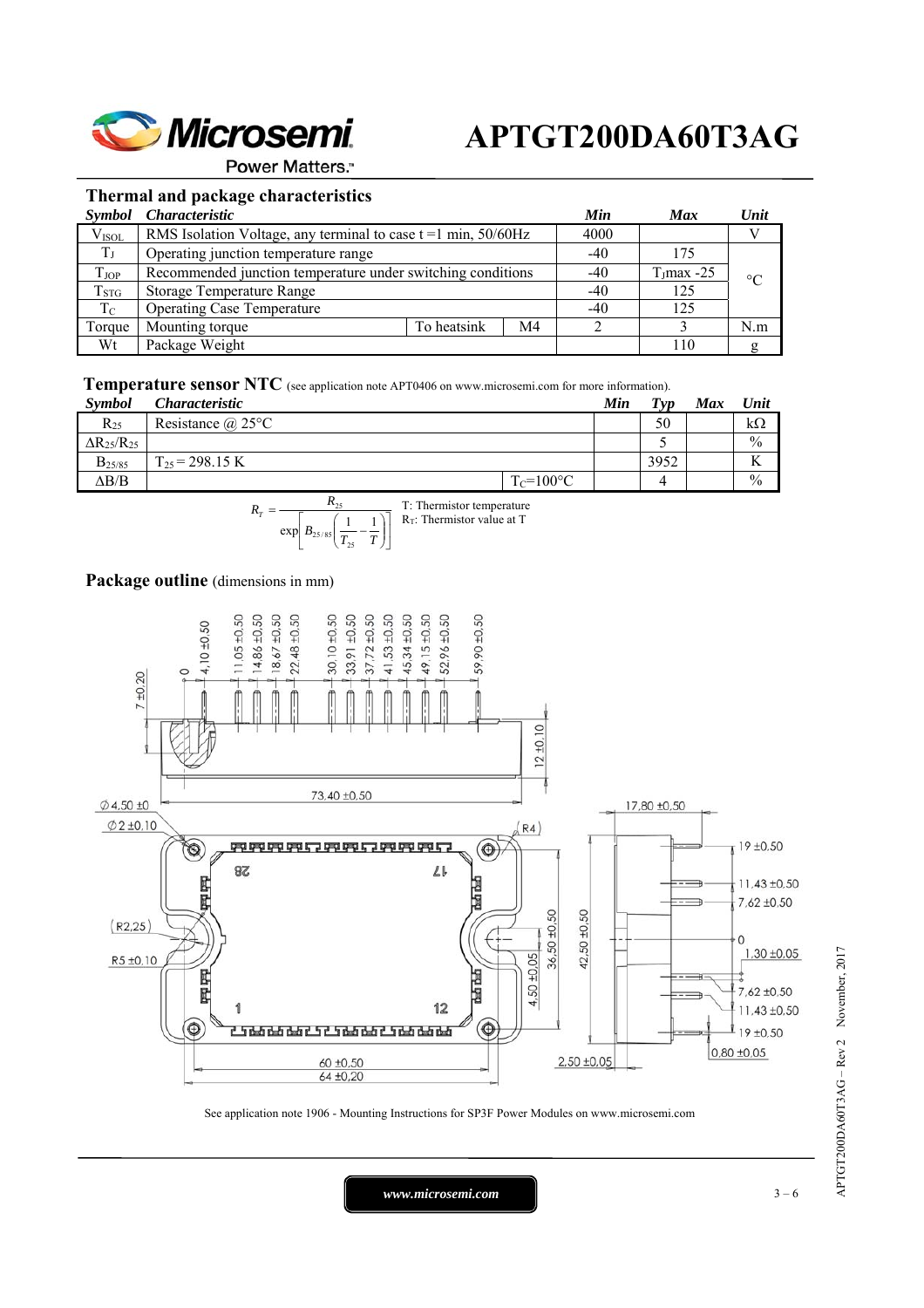

### **Typical Performance Curve**



*www.microsemi.com* 1 – 6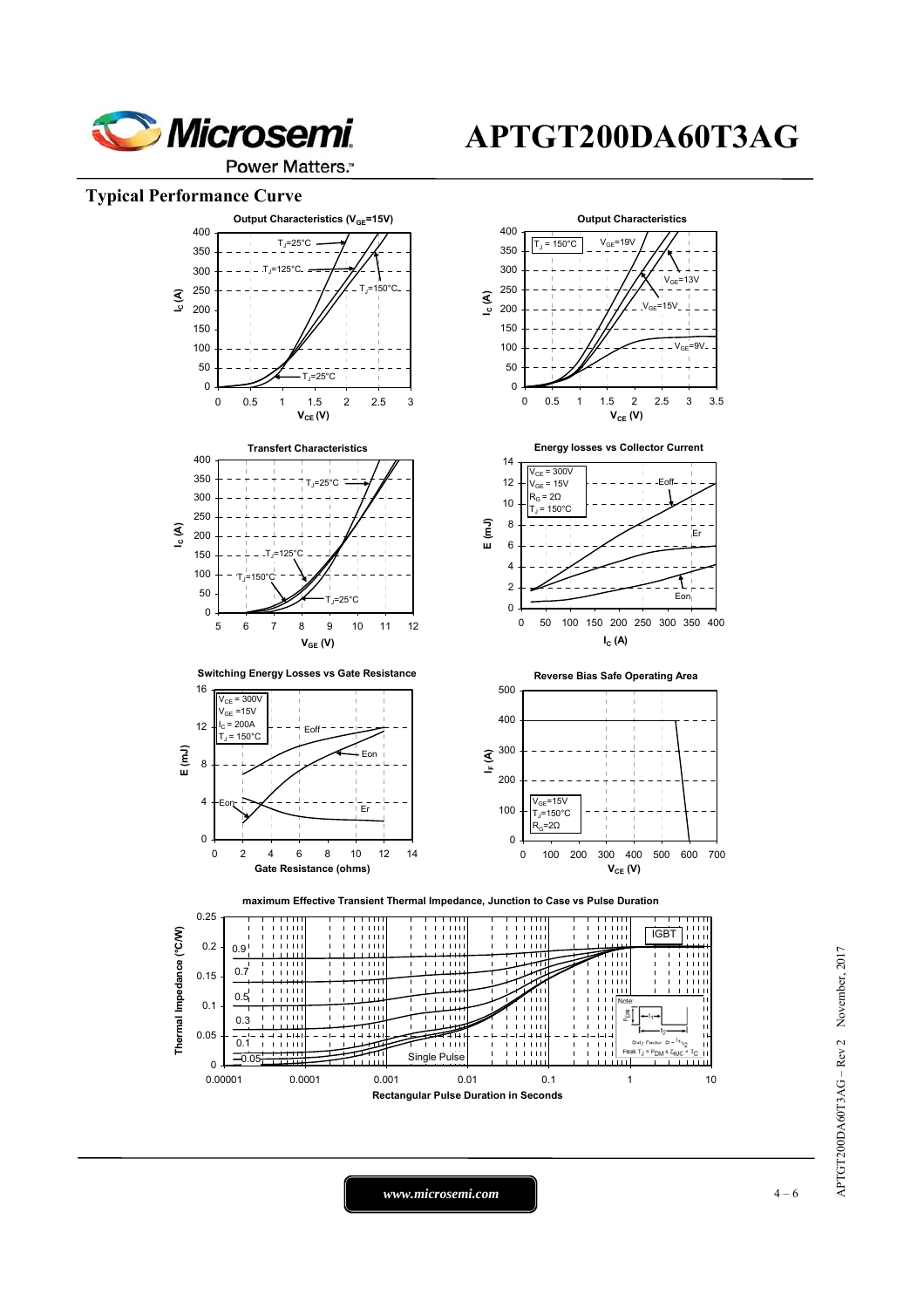